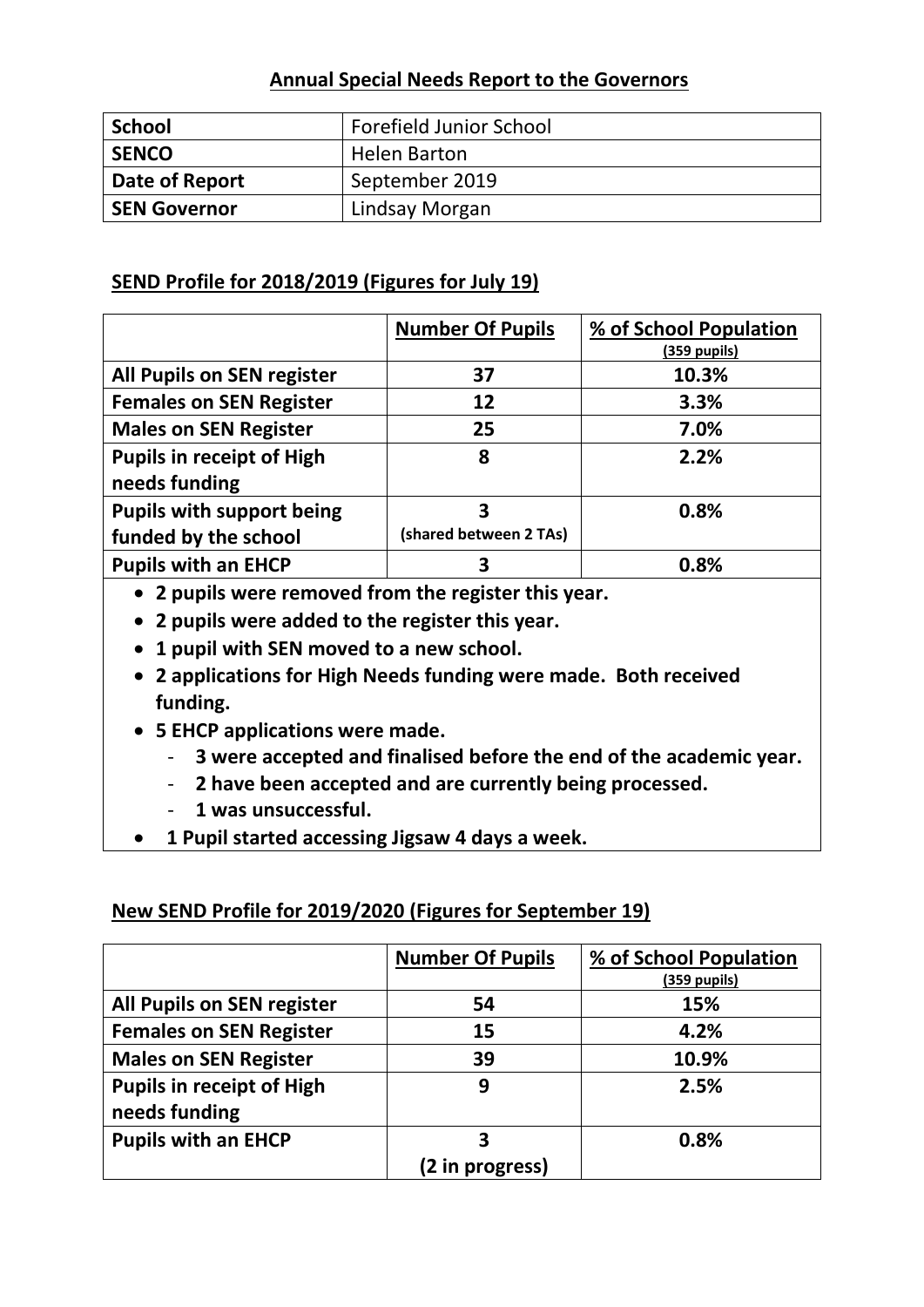# **Statement regarding overall quality of provision for pupils with SEND**

|                | <b>Reading</b> |                |                         |                | <b>Writing</b> |                |             | <b>Maths</b>     |                         |           |                |                |
|----------------|----------------|----------------|-------------------------|----------------|----------------|----------------|-------------|------------------|-------------------------|-----------|----------------|----------------|
|                | <b>BL</b>      | ΒH             | <b>EXPL</b>             | <b>EXPH</b>    | <b>BL</b>      | <b>BH</b>      | <b>EXPL</b> | <b>EXPH</b>      | <b>BL</b>               | <b>BH</b> | <b>EXPL</b>    | <b>EXPH</b>    |
| Year 3<br>(11) | 6              | 1              | 3                       | 1              | 9              | $\overline{2}$ | 0           | $\boldsymbol{0}$ | 5                       | 4         | $\overline{2}$ | 0              |
| Year 4<br>(11) | 6              | $\overline{2}$ | $\overline{\mathbf{3}}$ | 0              | 5              | 5              | 1           | 0                | $\overline{\mathbf{4}}$ | 3         | 4              | 0              |
| Year 5<br>(7)  | 6              | 0              | 1                       | 0              | 6              | 1              | 0           | 0                | $\overline{\mathbf{4}}$ | 1         | 1              | 1              |
| Year 6         |                | 4              |                         | $\overline{2}$ | $\overline{2}$ | $\overline{2}$ |             | າ                | 4                       |           |                | $\overline{2}$ |
| (6)            | (NS)           |                |                         | (AS)           | (PK6)          | (WTS)          |             | (EXS)            |                         | (NS)      |                | (AS)           |

**Achievements of Pupils with SEN**

**Most of our pupils are on the SEN register due to specific needs related to cognition and learning and therefore will be working below expectations.** 

**Pupils who are working slightly below expectations are monitored through the whole class assessments at the end of each term. These assessments give a standardised score which can then be tracked to see if progress is made within the band they are working.**

**Pupils working significantly below their peers are assessed using the B squared assessment tool.** 

# **SEN Policy**

**The SEN policy was reviewed and updated in November 2018.**

# **SEN information report on school website**

**SEN Local Offer was reviewed in September 19. The name of the SEN governor needs to change.**

#### **Statutory Assessments**

- **Year 6 pupils were assessed for access arrangements for the KS2 SATs by the year 6 staff and Mrs Thompson (SEN consultant)**
- **1 Pupil was disapplied as they were working pre-keystage**
- **14 Pupils were allocated 25% extra time**
- **1 Pupil was allocated 100% extra time and an enlarged paper as recommended by the visual Impairment team.**
- **6 pupils were allocated a prompter.**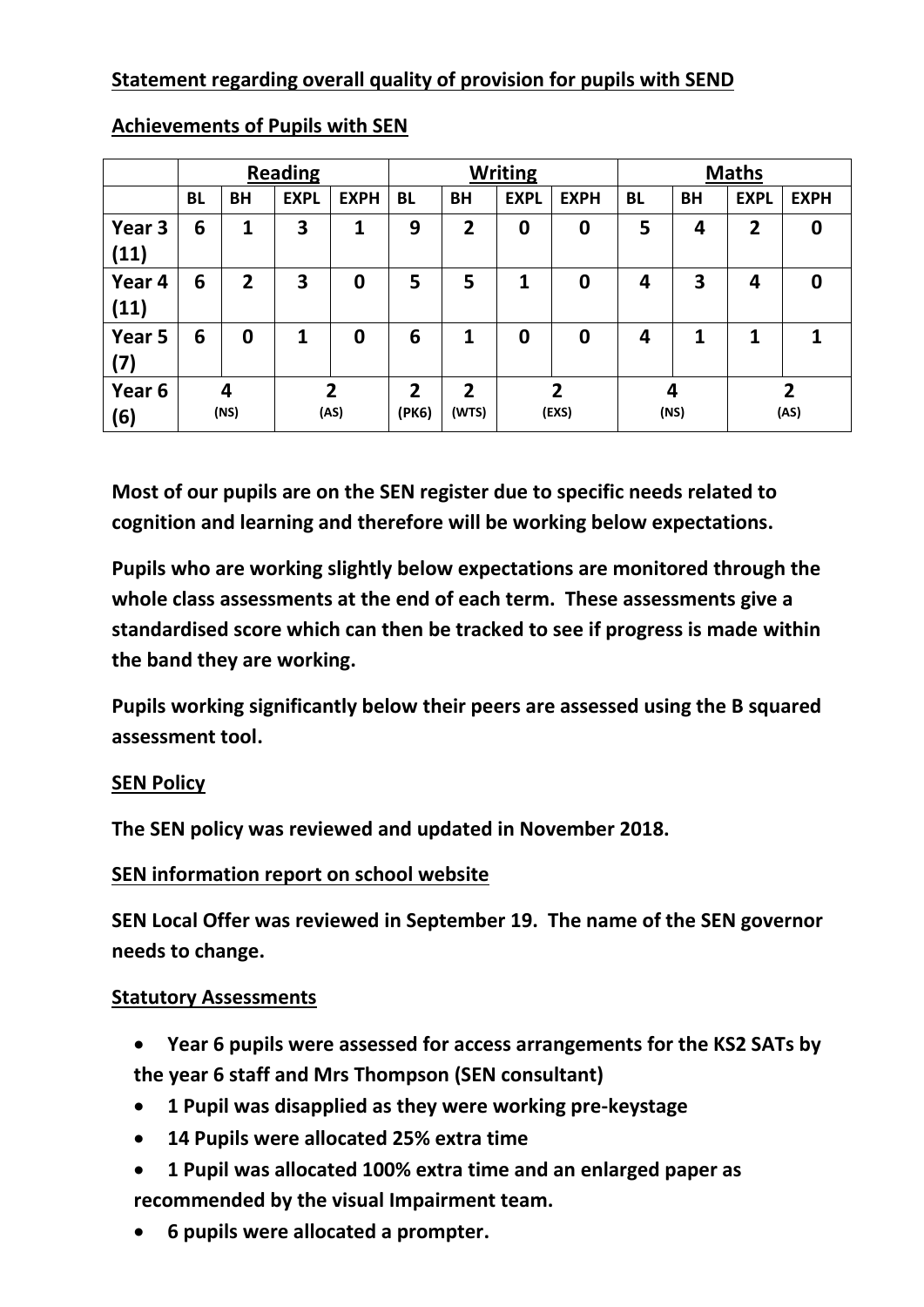# **Staffing For SEND**

**14 TAs are employed to cover people with High Needs Funding, provide general support and deliver interventions.**

# **Interventions**

**The SENCO allocates each year group a TA during assembly time to deliver interventions. The teachers in that year group choose which interventions should be delivered (with support from the SENCO if required) and which pupils will be placed in the intervention groups. All interventions are recorded on our provision map and staff have a detailed description of each one. Individual classes may also use allocated General TA time for intervention.**

**Pupils with High Needs Funding have a 1:1 TA in all or some lessons who can deliver intervention and specific programmes from outside agencies as required.** 

**We introduced a new intervention for this academic year called Lexia. This is a computer based programme for reading and spelling which finds a baseline for the pupils and then gives them appropriate work to fill in any gaps in their knowledge. Teachers can also direct the work the child receives based on their personal targets.**

**All interventions are recorded and evaluated on the pupil's 'Tracking of individual provision' record.**

# **CPD for Staff**

- **All staff received Team Teach training on 7th January 2019**
- **2 TAS attended a series of sessions dealing with social communication and autism.**
- **1 TA attended a course which discussed anxiety and autism run by the together trust.**
- **The SENCO attended the SEND forum 3 times during the year run by Inclusive Learning North.**
- **The SENCO took part in the Maths and SEND project run by NW2 Maths Hub.**
- **The SENCo attended the termly SENCO meetings run by Sefton which keeps her up to date with the latest changes in Sefton**
- **The SENCO ensures that any staff assessing pupils using the B squared assessment tool are trained on how to use it.**